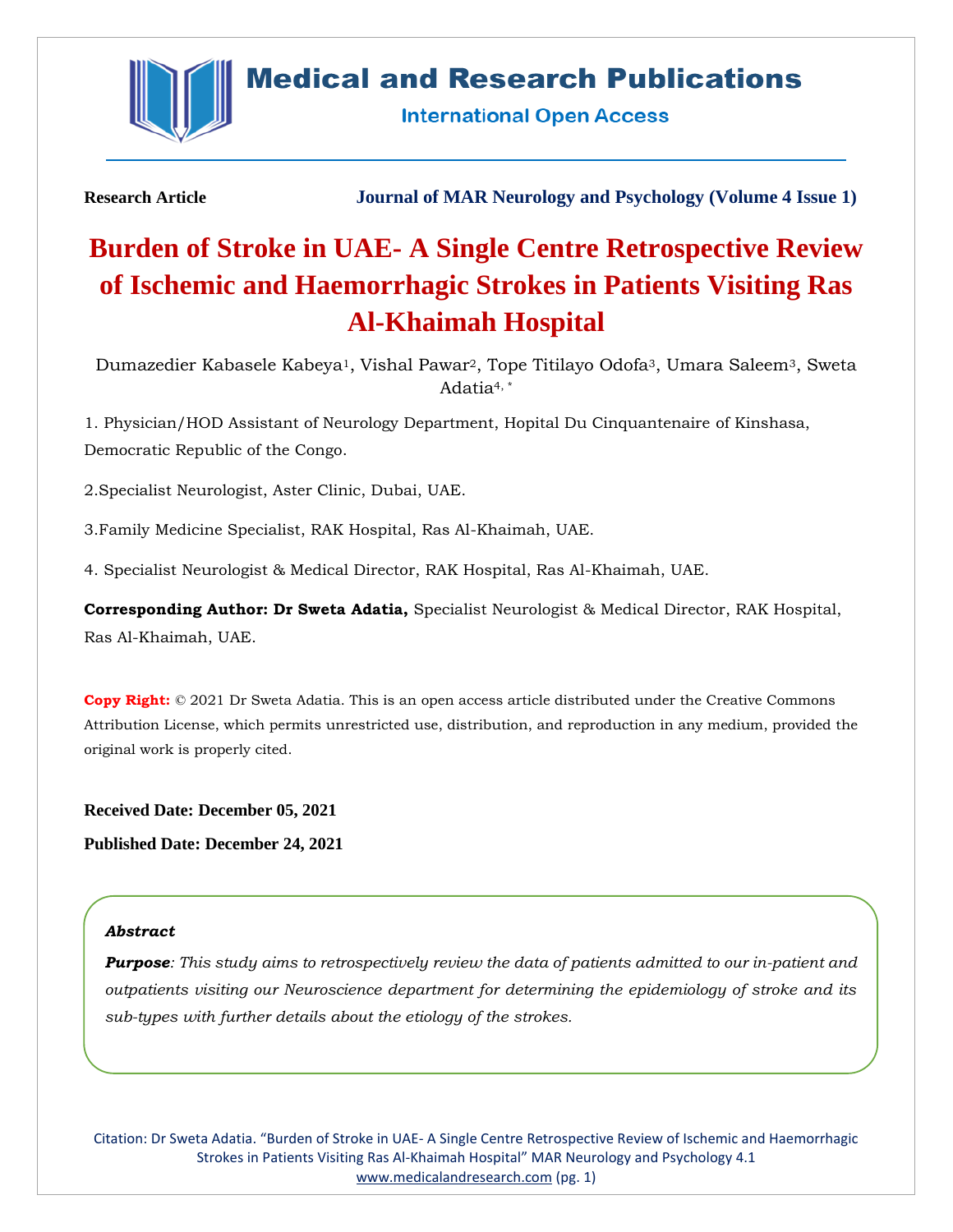*Methods: We carried out a retrospective review of the data from 70 consecutive patient records admitted between April 2014 and August 2019 with a clinically confirmed diagnosis of stroke by Magnetic resonance imaging (MRI) or Magnetic resonance angiography (MRA) or computed tomography (CT-scan) in a tertiary care hospital at the United Arab Emirates (UAE).*

*Findings: The mean age of the patients was 55 ± 10 years with male predominance. The frequency of strokes was high in the age group of 40-59 years. 41.18% of total strokes were ischemic while 2.94% of patients suffered a hemorrhagic stroke. Hypertension (28.3%), smoking (25%), and diabetes mellitus (17.5%) were common risk factors associated with stroke.* 

*Conclusion: This paper highlights the epidemiology of stroke subtypes in the UAE. Our results highlight that ischemic stroke form the largest cohort of cases and particularly the age of strokes*  is much younger than the worldwide average. Asian residents in the UAE show some of the *highest prevalence of uncontrolled high blood pressure and smoking, which are two major risk factors for the development of stroke. Especially early follow-ups for treatable risk factors such as hypertension, diabetes mellitus, and Dyslipidaemia can be focused on to prevent the stroke epidemic in UAE/ME. Community drives engaging the population in learning the FAST protocol and thrombolysis window is essential.* 

*Keywords: Stroke, Cerebrovascular disease, UAE, ischemic stroke, haemorrhagic stroke, Young stroke, Stroke in UAE.*

## **Introduction**

Stroke is defined as a focal neurological deficit lasting for more than 24 hours having a vascular aetiology. It is a common neurological disorder and is the second leading cause of death in the world and the third leading cause of disability. Stroke is caused due to the sudden death of some brain cells due to the lack of oxygen when the blood flow to the brain is lost by block or rupture of the artery of the brain. It is also a leading cause of depression and dementia.**(**1**)** Strokes mainly affect the individuals who are the most productive of a nation. United Arab Emirates (UAE) is one such nation with over 175 nationalities a part of its demographic mix.

The incidence and prevalence of stroke in the Middle East (ME) have increased drastically in the last decade exceeding that of developed countries. A systematic review found that the incidence rate of stroke in Middle Eastern countries (22.7–250/100,000 population per year in 2000–2014) have even crossed

Citation: Dr Sweta Adatia. "Burden of Stroke in UAE- A Single Centre Retrospective Review of Ischemic and Haemorrhagic Strokes in Patients Visiting Ras Al-Khaimah Hospital" MAR Neurology and Psychology 4.1 [www.medicalandresearch.com](http://www.medicalandresearch.com/) (pg. 2)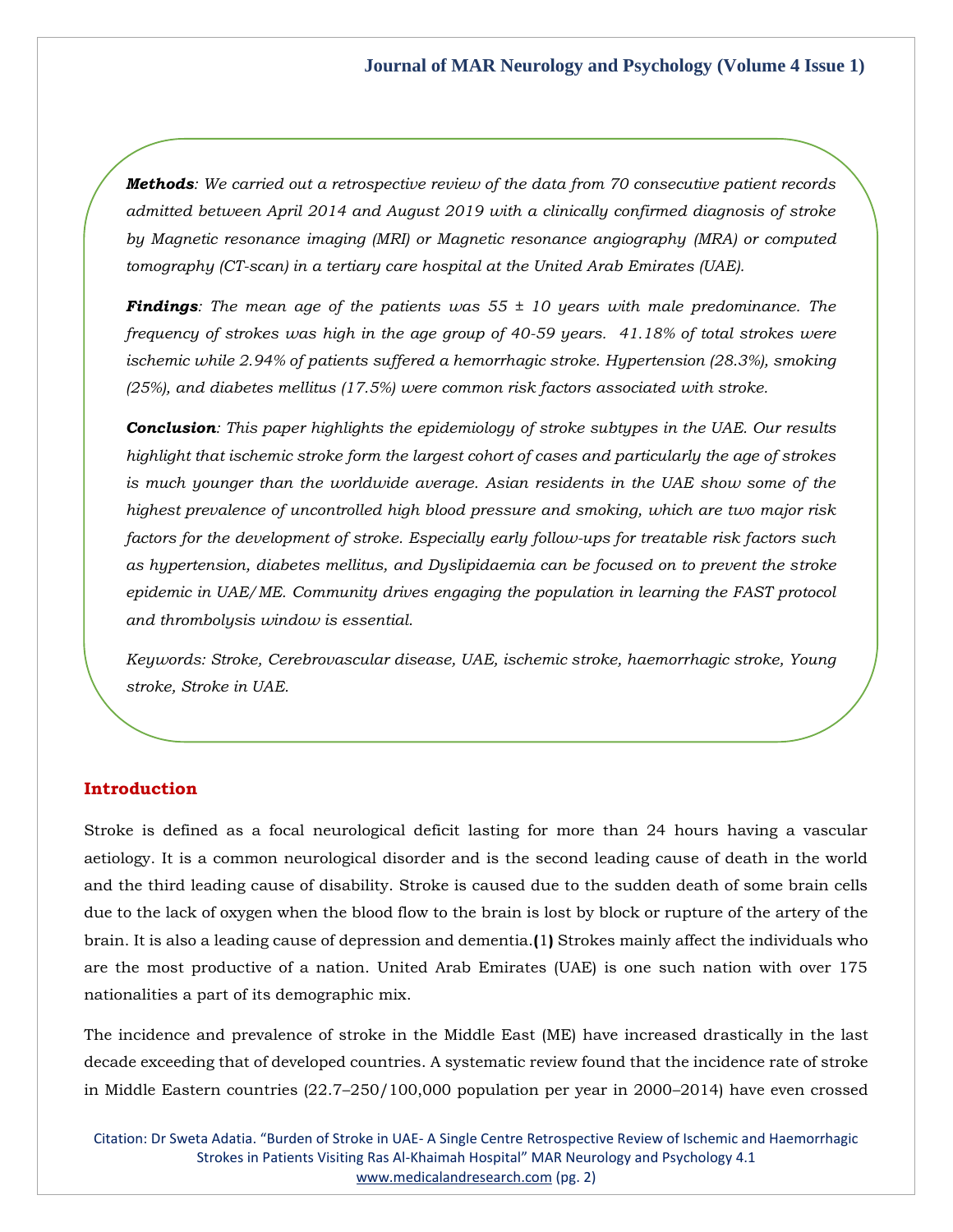the rates in developed countries (crude stroke incidence rates of 112–223 per 100,000 of population per year in 2000–2008).**(2)**The majority of stroke burden is borne by low and middle-income countries as a major proportion of mortality and stroke-related disability-adjusted life years (DALYs) varies between the developed and developing countries.**(3)**

There is a scarcity of epidemiology on strokes in the UAE. As per the reports published in media- The UAE is known to see between 10,000 and 12,000 strokes every year, and it is the leading cause of disability in the country. Strokes are also the third leading cause of mortality. It is estimated that strokerelated deaths in the ME will double by the year 2030. Moreover, approximately 100 new strokes occur per every 100,000 population in the UAE. One in six people will develop stroke in their lifetime, irrespective of gender.**(4)**

Since UAE has an 11% Emirati population while the rest of the population is mixed nationalities from over 175 nationalities, we intended to also see the link between the nationalities and the types of strokes. **(5)**Asian residents in the UAE show some of the highest prevalence of uncontrolled high blood pressure and smoking, which are two major risk factors for the development of stroke. The lifestyle for most ex-pats living in UAE is stressful. Diabetes is also commonly found in the workforce from Asia. The global stroke average is 65 years while the strokes in UAE have been much younger as the demographics of the country constituting the majority of the population between 40-55 years old.**(5)**This study aims to retrospectively review the data of patients admitted to our in-patient and out-patients visiting the department of neurology for determining the epidemiology of stroke and their sub-types with further details about the aetiology of the strokes.

## **Material and Methods**

We carried out a retrospective study of all the patients who had a clinical diagnosis of stroke with neurological deficit and pointing to a vascular cause as confirmed by Magnetic resonance imaging (MRI) or Magnetic resonance angiography (MRA) or computed tomography (CT-scan) between April 2014 and August 2019. We are a tertiary care center located in the northern emirates of UAE. Transient ischemic attack (TIA), which is a transient neurological deficit with recovery in 24 hours, was excluded from the analysis.

The data was collected from the health information system (HIS) and later was manually entered into data spreadsheets and evaluated. The basic demographics, stroke subtype as confirmed by CT/MRI, potential risk factors, socio-economic information were all collected and reviewed. Additionally, neurological examination findings at admission, haematological and biochemical results were also reviewed. The haematological and biochemical were not available in all the cases which potentially limited our review to only the risk factors, clinical features, and type of the stroke. The data on

Citation: Dr Sweta Adatia. "Burden of Stroke in UAE- A Single Centre Retrospective Review of Ischemic and Haemorrhagic Strokes in Patients Visiting Ras Al-Khaimah Hospital" MAR Neurology and Psychology 4.1 [www.medicalandresearch.com](http://www.medicalandresearch.com/) (pg. 3)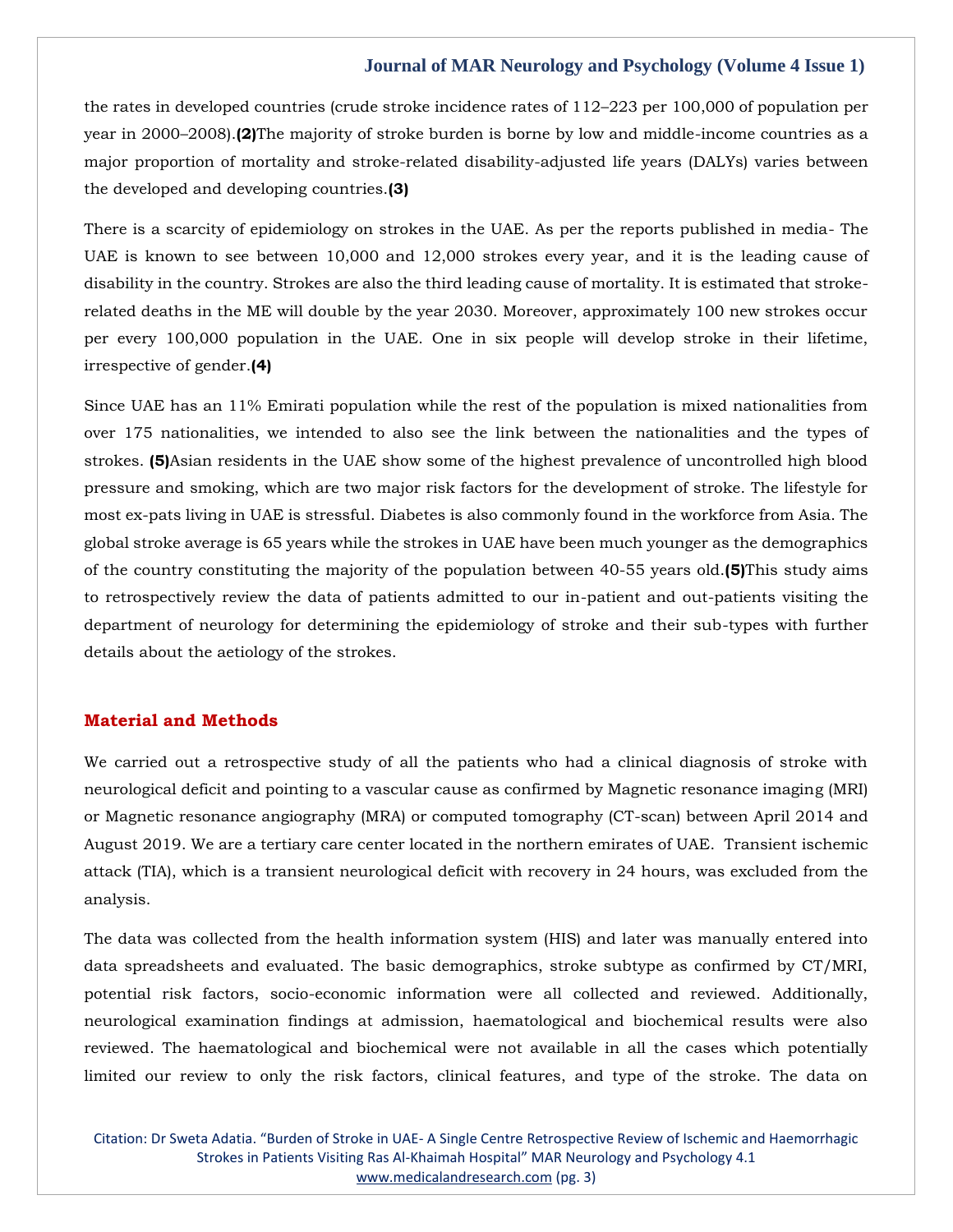demographics and risk factors collected and reviewed were age, gender, chronic arterial hypertension (HTN), type 2 diabetes mellitus (T2DM), cigarette smoking, alcohol intake, ethnicity or origin and presence of obesity.

The strokes were divided into ischemic and haemorrhagic followed by Stroke Project Classification subtype classification of all ischemic strokes. The data were analyzed using the SPSS software version 25 for windows. Descriptive and frequency statistics were obtained for the variables of interest.

## **Results**

Out of the total patients visiting the department of neurology between April 2014 and August 2019, 70 patients had met the criteria for the clinical definition of stroke with the presence of a radiological diagnosis, among these, 52 were admitted in the hospital and rest were seen in outpatient department. The age of patients ranged from 20-85years with a mean age of 55+/- 10years. A total of 58.5% of the strokes were observed in patients aged above 50 years. The frequency was highest in the patients aged between 40-59 years. Males accounted for 75.7% and 24.2% were females. The male to female ratio was found to be 3.1:1 .as shown in Table 1.

| S.no           | Age (years) | <b>Male</b>    | Female         | Total $(\%)$   |
|----------------|-------------|----------------|----------------|----------------|
|                | 20-29       |                | $\mathbf 0$    |                |
| $\overline{2}$ | 30-39       | 8              | 0              | 9              |
| 3              | 40-49       | 17             | $\overline{2}$ | 19             |
| 4              | 50-59       | 19             | $\overline{4}$ | 24             |
| 5              | 60-69       | 5              | 5              | 9              |
| 6              | 70-79       | 3              | 1              | $\overline{4}$ |
| $\overline{7}$ | >80         | $\overline{0}$ | $\overline{2}$ | $\overline{4}$ |
|                |             |                |                |                |

Table 1: Age and gender breakdown in patients.

Among various complex clinical features observed in patients suffering from stroke, this study reports around 45.78% of patients experienced hemiplegia / hemi paresis followed by slurred speech, ataxia, dizziness, and facial palsy with each reporting 22.89%, 8.43%, 7.26%, and 4.81% respectively as shown in Table 2.

Citation: Dr Sweta Adatia. "Burden of Stroke in UAE- A Single Centre Retrospective Review of Ischemic and Haemorrhagic Strokes in Patients Visiting Ras Al-Khaimah Hospital" MAR Neurology and Psychology 4.1 [www.medicalandresearch.com](http://www.medicalandresearch.com/) (pg. 4)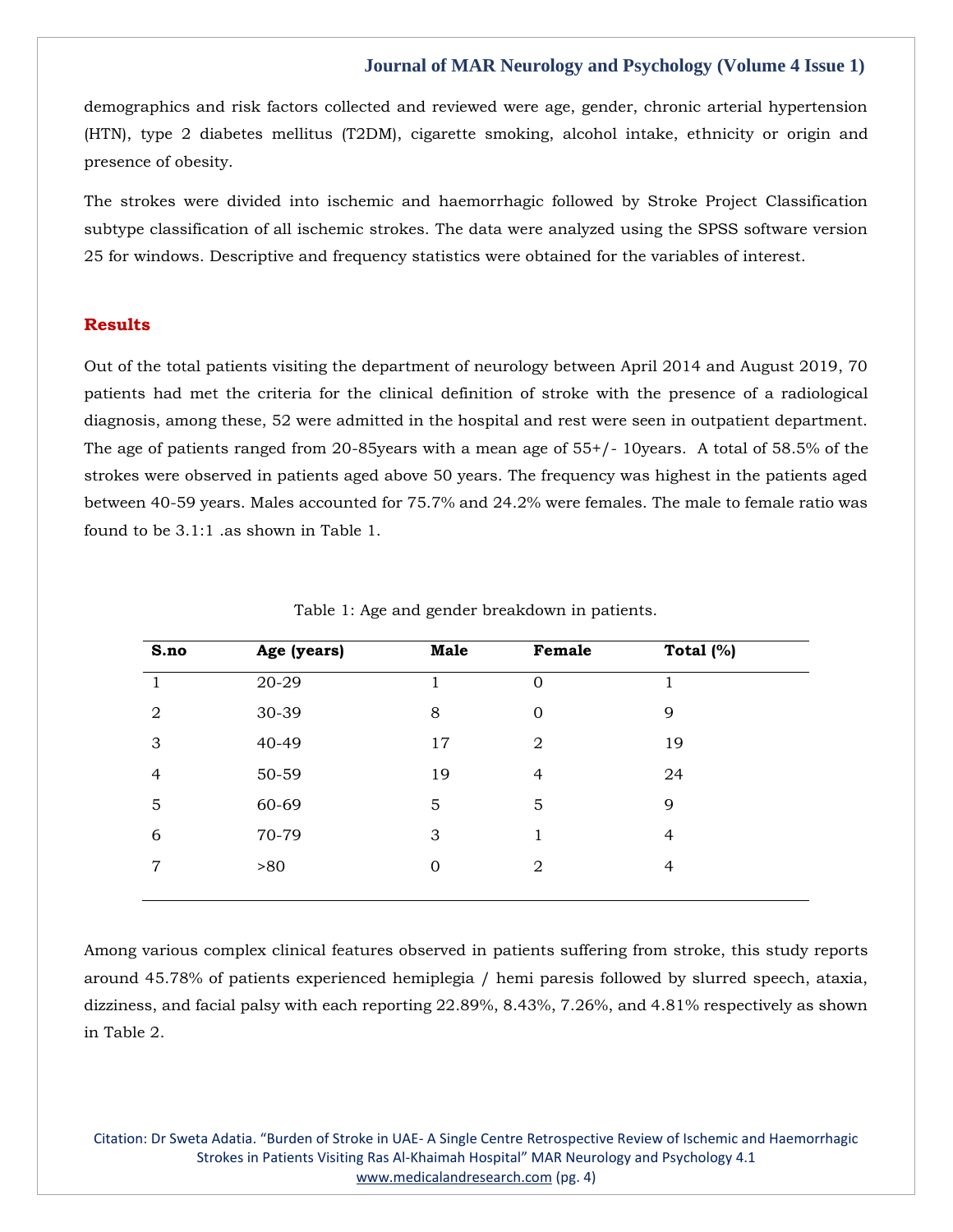| S.no | <b>Symptoms</b>        | Freq(N)        | $\%$  |
|------|------------------------|----------------|-------|
| 1.   | Hemiplegia/Hemiparesis | 38             | 45.78 |
| 2.   | Ataxia                 | $\overline{7}$ | 8.43  |
| 3.   | <b>Dizziness</b>       | 6              | 7.26  |
| 4.   | Memory issues          | 3              | 3.61  |
| 5.   | Visual disturbance     | 3              | 3.61  |
| 6.   | Slurred Speech         | 19             | 22.89 |
| 7.   | Facial palsy           | 4              | 4.81  |
| 8.   | Other symptoms         | 3              | 3.61  |

Table 2: Clinical features of stroke

HTN (34, 28.3%) emerged as the commonest modifiable risk factor of stroke. Others include T2DM (21, 17.5%), cigarette smoking (30, 25%), previous stroke (1, 0.8%), dyslipidaemia (12, 10%), alcohol consumption (12, 10%), cardiac disease history (9, 7.6%). The identified risk factors are shown in Table 3.

| S. no          | <b>Diagnosis</b> | Freq(N) | Total $(%)$ |  |
|----------------|------------------|---------|-------------|--|
| $\overline{1}$ | <b>HTN</b>       | 34      | 28.3        |  |
| 2              | <b>TDM</b>       | 21      | 17.5        |  |
| 3              | Smoking          | 30      | 25          |  |
| 4              | Previous Stroke  | 1       | 0.8         |  |
| 5              | Cardiac history  | 9       | 7.6         |  |
| 6              | Dyslipidemia     | 12      | 10          |  |
| $\overline{7}$ | Migraine         | 1       | 0.8         |  |
| 8              | Alcohol          | 12      | 10          |  |

#### Table 3: Risk factors of stroke

*HTN= Hypertension, DM= Type 2 diabetes mellitus, N= no. of subjects*

Citation: Dr Sweta Adatia. "Burden of Stroke in UAE- A Single Centre Retrospective Review of Ischemic and Haemorrhagic Strokes in Patients Visiting Ras Al-Khaimah Hospital" MAR Neurology and Psychology 4.1 [www.medicalandresearch.com](http://www.medicalandresearch.com/) (pg. 5)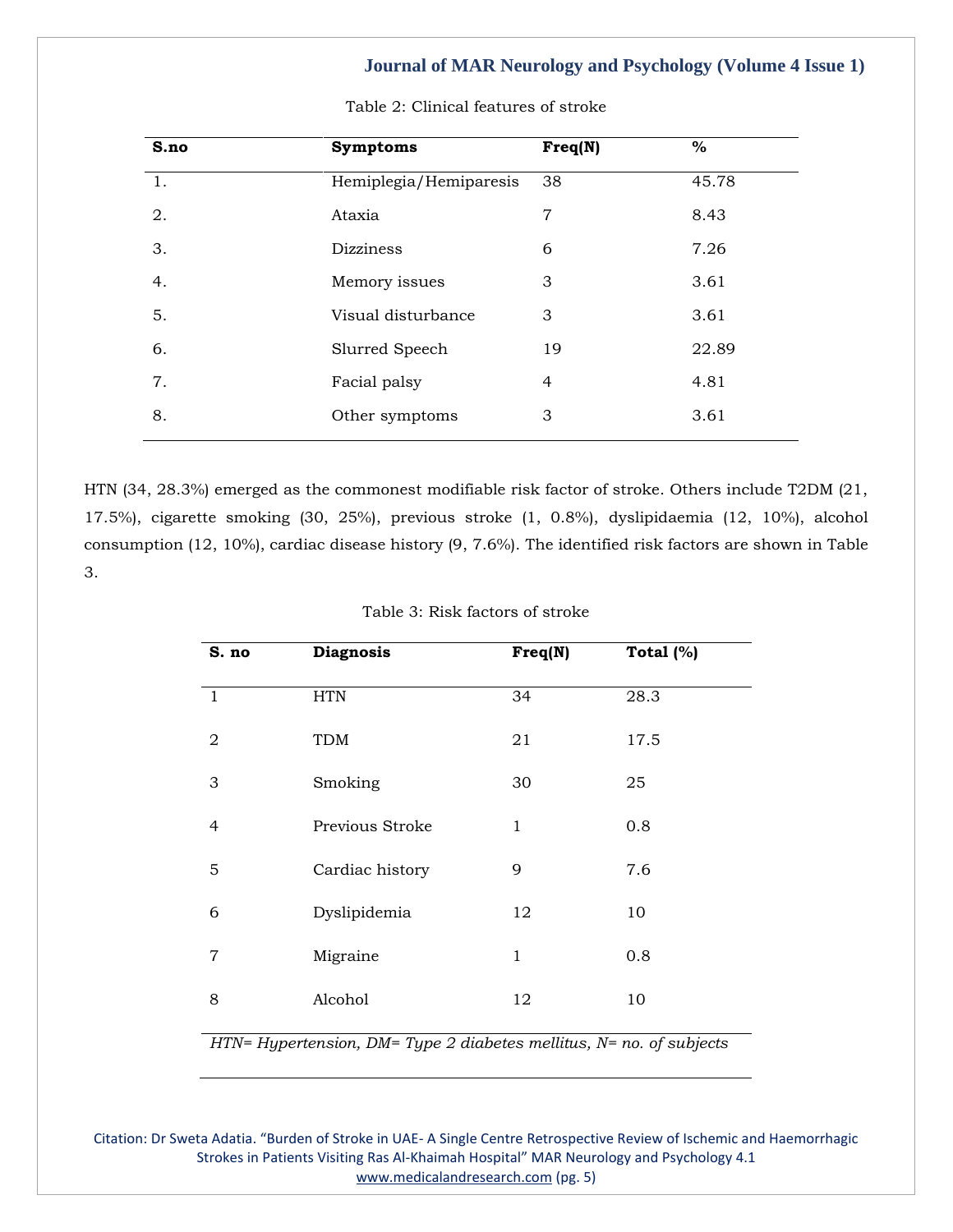The incidence of ischemic stroke was way higher than the haemorrhagic stroke as shown in table 4. Further applying the TOAST classification to the ischemic strokes, as seen in table 4a most patients had small vessel occlusion strokes. Very few strokes were of undetermined aetiology.

| <b>Stroke type</b> | Freq(N) |
|--------------------|---------|
| Ischemic           | 68      |
| Haemorrhagic       | 2       |

| Table 4: Types of stroke |  |  |
|--------------------------|--|--|
|--------------------------|--|--|

| S. no | <b>Stroke Type</b>                              | Freq(N) | $\%$  |
|-------|-------------------------------------------------|---------|-------|
|       | Small Vessel occlusions                         | 28      | 41.18 |
| 2     | Large Vessel atherosclerosis                    | 2       | 2.94  |
| 4     | Embolic                                         | 14      | 20.58 |
| 5     | Stroke of other determined<br>etiology(embolic) | 8       | 11.78 |
| 6     | Undetermined etiology                           | 14      | 20.58 |

The patients were classified into upper and lower socioeconomic status based on standard definitions of class status by WHO, with 68.5% patients from the upper socioeconomic status as shown in Table 5. Among various investigation tools, MRI brain (49, 61.25%) and MRA brain (18, 22.5%) respectively were the main diagnosis followed by CT scan (13, 16.25%) as shown in Table 6.

| Table 5: Socio-economic status of subjects. |  |
|---------------------------------------------|--|
|---------------------------------------------|--|

| <b>Socio Economic Status</b> | Male | Female | Total No |
|------------------------------|------|--------|----------|
| Upper                        | 33   | 15     | 48       |
| Lower                        | 20   | 2      | 22       |

Citation: Dr Sweta Adatia. "Burden of Stroke in UAE- A Single Centre Retrospective Review of Ischemic and Haemorrhagic Strokes in Patients Visiting Ras Al-Khaimah Hospital" MAR Neurology and Psychology 4.1 [www.medicalandresearch.com](http://www.medicalandresearch.com/) (pg. 6)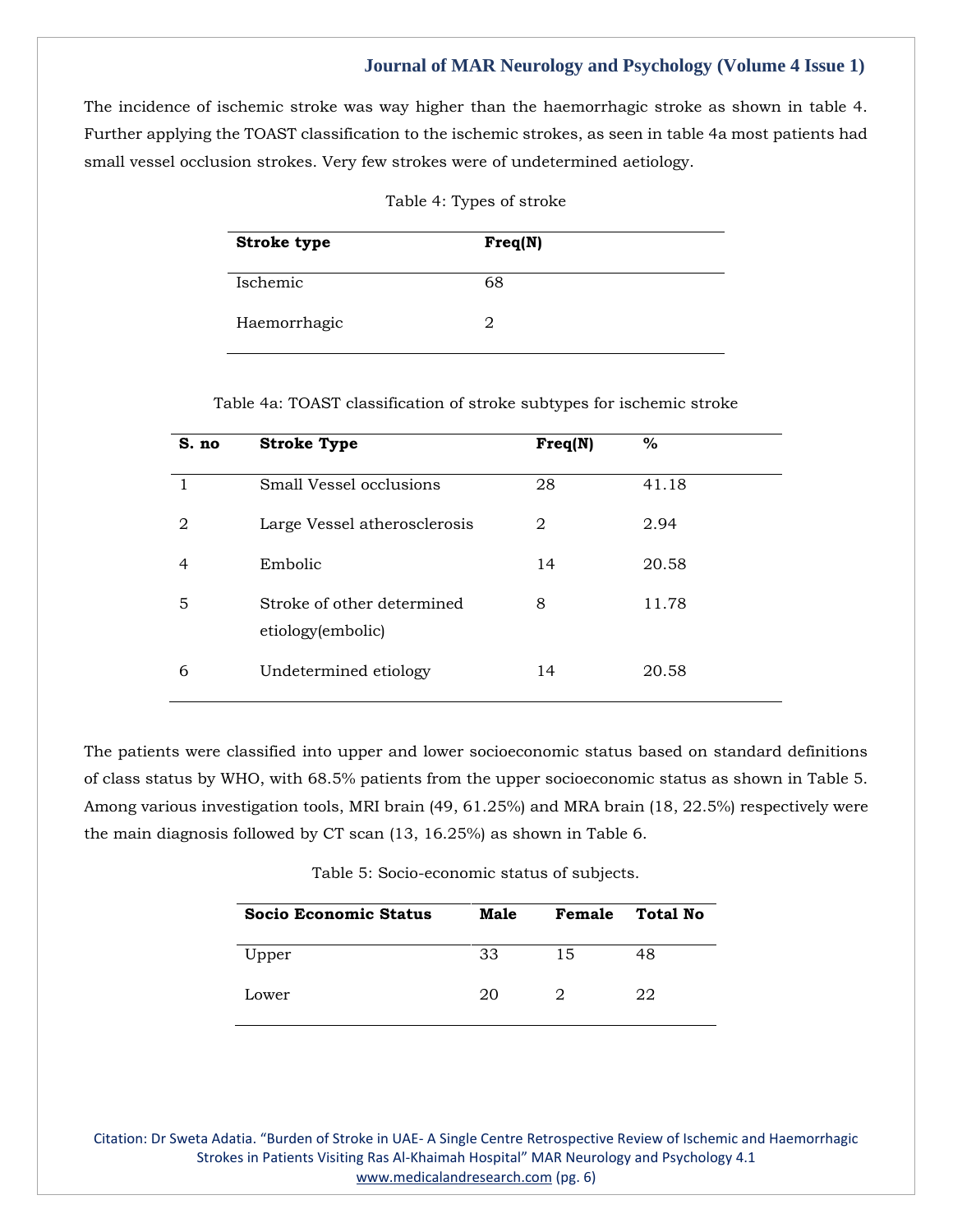| <b>Radiology Scan</b> | Freq(N) | $\%$  |
|-----------------------|---------|-------|
| CT-Brain              | 13      | 16.25 |
| <b>MRI</b> Brain      | 49      | 61.25 |
| MRA Brain             | 18      | 22.5  |

Table 6: Types of radiological investigation for diagnosis of stroke.

Mean NIHSS score on admission and on discharge was 4.5 and 2.6 respectively as can be observed in Table 7.

Table 7: NIHSS score of patients on admission and on discharge.

| <b>Hospital Admission Status</b> | <b>NIHSS SCORE MEAN</b> |
|----------------------------------|-------------------------|
| On Admission                     | 4.5                     |
| On Discharge                     | 2.6                     |

The nationalities break up is provided in the Table 8. As one can see the majority of the community with the stroke was Asian origin at 52.8% (37 out of 70 patients) and the local Emirati was 17.14% (12 out of 70 patients). Indians, Bangladeshi and Philippines constituted the majority of the Asian cohort.

Table 8: The ethnicity and origin break down of patients

| Freq $(N)$ |
|------------|
| 37         |
| 12         |
| 21         |
|            |

## **Discussion**

The pattern and outcome of stroke are not widely studied in the UAE. In this regard, our retrospective review plays a significant role in reporting the burden of stroke along with its risk factors and outcomes in the UAE.

Citation: Dr Sweta Adatia. "Burden of Stroke in UAE- A Single Centre Retrospective Review of Ischemic and Haemorrhagic Strokes in Patients Visiting Ras Al-Khaimah Hospital" MAR Neurology and Psychology 4.1 [www.medicalandresearch.com](http://www.medicalandresearch.com/) (pg. 7)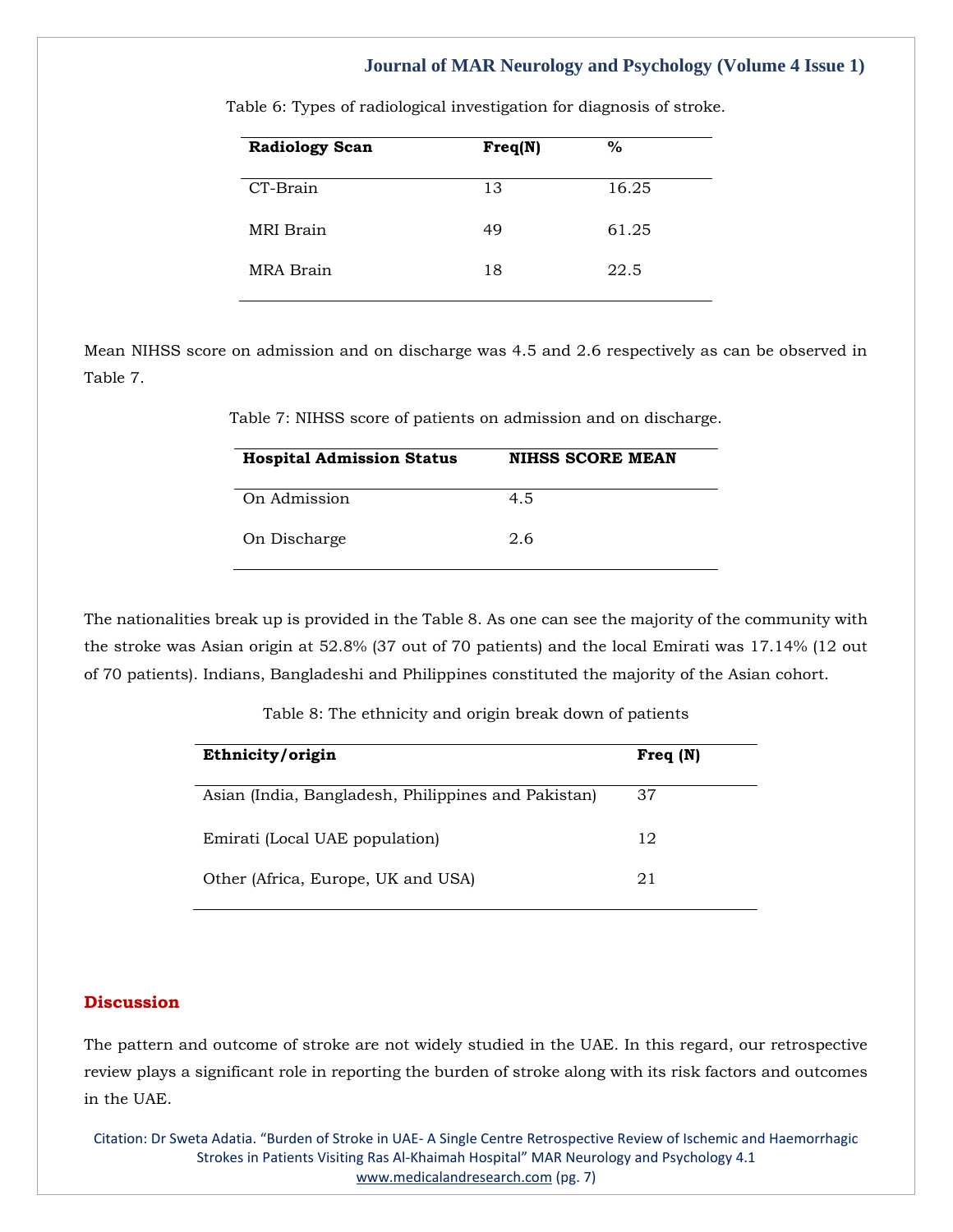There are few studies from the registry of Cleveland clinic documenting the prevalence of haemorrhagic strokes and few media articles pointing to the prevalence of stroke. The retrospective review suggested that out of the total admissions at the department of neurosciences over 5 years strokes constituted 10 percent of the admissions. This is similar to the other studies conducted in the Middle Eastern region.**(6)**

In our study, stroke was seen predominantly in males with 75.7% of cases whereas a mere 24.2% of stroke cases were reported from females. The male-to-female ratio in our study is 3.1:1 which is similar to other studies conducted in the middle eastern and Asian populations.**(7–9)** Among these women, 52.9% were above the age of 60. These results were consistent with the study conducted by Ajayi AO which reported that patients with male gender and higher education are more aware of their increased risk for stroke than female gender and lower education.**(10)** Our study results also revealed a high frequency of stroke cases in subjects aged between 40-59, which is conflicting with other studies which reported a predominance of stroke in the sixth decade of life in the ME region.**(7–9,11,12)**

The ischemic stroke was more frequent than haemorrhagic stroke, and it coincides with the results of other studies.**(8,13–15)** Around 20% of strokes were found to be undetermined. Previous studies reported that the frequency of undetermined strokes varies between 4-50%.**(16–18)**

The symptoms of stroke may differ according to the location of the stroke**(19)**. Since our study reported a higher proportion of ischemic stroke, neurological characteristics were predominantly seen in the majority of the patients with hemiplegia, slurred speech, ataxia, dizziness, and facial palsy observed in 45.78%, 22.89%, 8.43%, 7.26%, and 4.81%.

Among several risk factors like HTN, T2DM, smoking, dyslipidemia, alcohol consumption, and cardiac history, the most common risk factor to cause stroke was HTN followed by smoking and diabetes mellitus. Alcohol consumption and dyslipidemia condition were reported to be equivalent risk factors for stroke based on our study. HTN is the most important risk factor as the rise in both systolic and diastolic blood pressure increases the risk for hypertension. Around 20-30% of increased risk is reported with a small increase of 10mmHg in mean arterial pressure.**(20)** T2DM is a major risk factor for atherosclerosis and stroke. It is associated with a four-fold higher risk for stroke when compared with normal individuals in a general population. Therefore, it is vital to ensure good glycaemic control among diabetics to prevent the development of stroke. Another major reason could be the non-adherence to the prescribed medication and poor cardiovascular health that may have contributed to poor control of these risk factors resulting in a stroke. Therefore, these risk factors need to be controlled and modified as early as possible.**(7)**. Further, in the management of stroke, it is imperative to address all the risk factors and not just focus on a few ones. The pattern of these risk factors is similar in other ME countries along with the low level of self-awareness.**(21,22)**

Early and accurate diagnosis of stroke is vital in providing emergency treatment and preventing adverse consequences. Current national clinical guidelines for stroke from the royal college of physicians

Citation: Dr Sweta Adatia. "Burden of Stroke in UAE- A Single Centre Retrospective Review of Ischemic and Haemorrhagic Strokes in Patients Visiting Ras Al-Khaimah Hospital" MAR Neurology and Psychology 4.1 [www.medicalandresearch.com](http://www.medicalandresearch.com/) (pg. 8)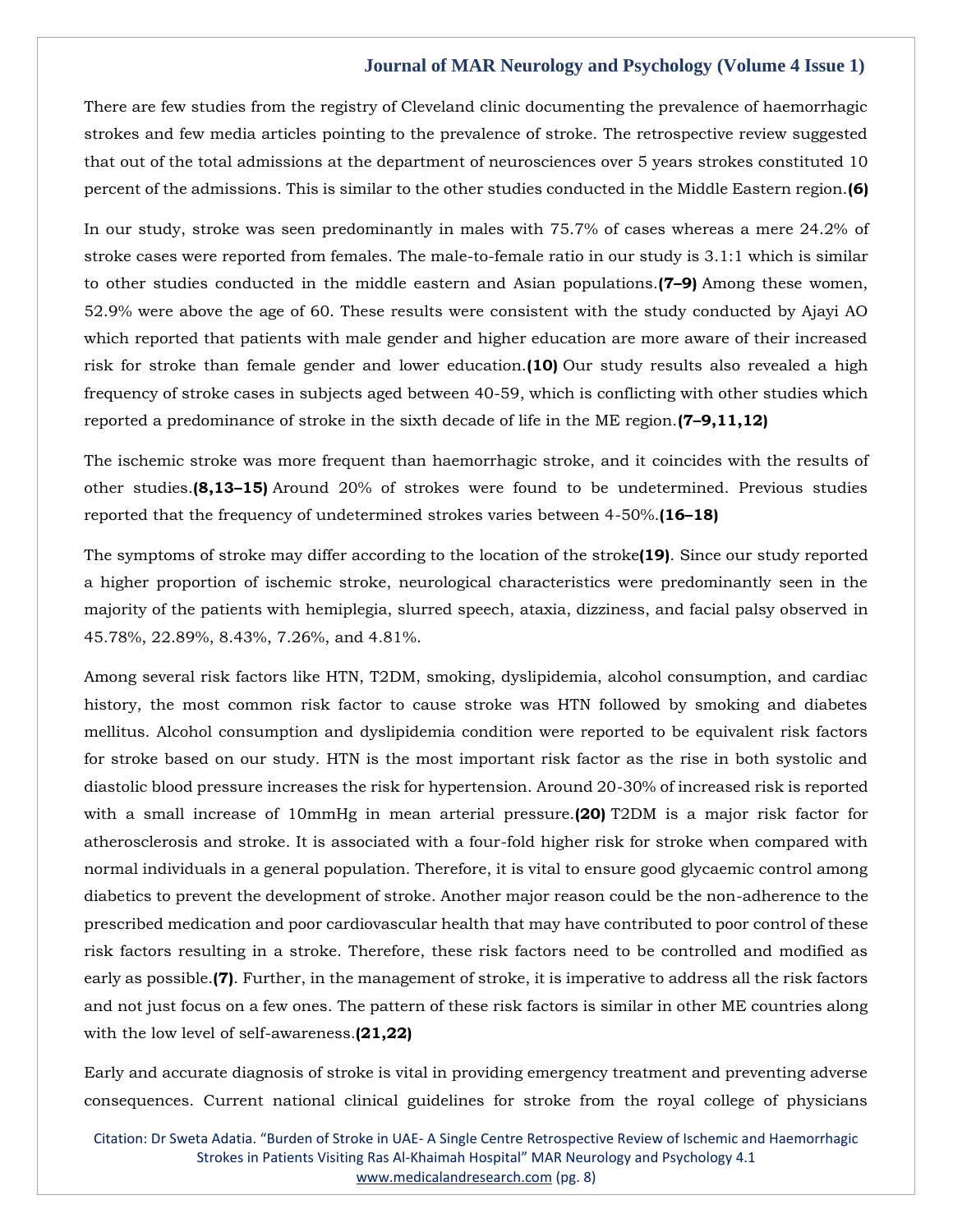recommend brain imaging within 24 hours for all the patients suspected of stroke. In our study, the most commonly used brain imaging tool for radiological investigation in stroke was MRI (61.25%), followed by MRA, and CT-scan of the brain used in 22.5% and 16.25% of patients respectively. This is in contrast to the studies which reported CT-scan being used in almost 90% of stroke patients in ME countries and UAE, USA, and Europe.**(23)** The reason for this at our center is that most patients do not hit the emergency in the stipulated window period for thrombolysis. Most patients do come outside the window period of thrombolysis. The rate of thrombolysis at our center is under 1%. The national ambulance protocols in the country often divert the patients to the government hospitals and hence the private hospital like ours only receive patients outside of the window period mostly within the first 24 hours of the stroke.

There were more strokes in the higher socio-economic stratum pointing to the lifestyle factors responsible for the strokes. This compares to the study done in Saudi Arabia and also other ME countries. Most strokes were small vessel types as compared to the western countries where one sees a larger proportion of large vessel or cardio-embolic strokes.

In conclusion, this paper highlights the exact epidemiology of the stroke subtypes in the UAE. The overall prevalence of stroke was found to be 10% of all admissions. The Asian ethnicity or origin particularly India, Bangladesh and Philippines were the largest groups followed by the local Emirati population. The ratio of male: female was found to be 3.1:1. Ischemic stroke was significantly more frequent (41%) than haemorrhagic stroke. HTN, T2DM, and smoking habits were the significant risk factors for stroke in the UAE. Incidence of stroke is increasing in ME countries, hence, successful awareness, prevention, and control of stroke in ME countries is an essential component. This requires a multipronged and sustained effort involving a broad array of interventions, key players, and innovative new resources. Especially early follow-ups for treatable risk factors such as HTN, DM, Dyslipidaemia which can be improved considering the optimal drug regimens available and lifestyle modification is necessary. Most importantly, reduced cigarette smoking helps in the prevention of stroke.

The major limitation of this study is that it is retrospective in nature and only from a single hospital in UAE. The study may not exactly showcase the UAE-wide prevalence however it still highlights the types of strokes, aetiology of the stroke, and the community or ethnicity prevalence of strokes in UAE.

**Declaration of nterest:** None.

**Financial Support:** None

**Conflict of Interest:** None

Citation: Dr Sweta Adatia. "Burden of Stroke in UAE- A Single Centre Retrospective Review of Ischemic and Haemorrhagic Strokes in Patients Visiting Ras Al-Khaimah Hospital" MAR Neurology and Psychology 4.1 [www.medicalandresearch.com](http://www.medicalandresearch.com/) (pg. 9)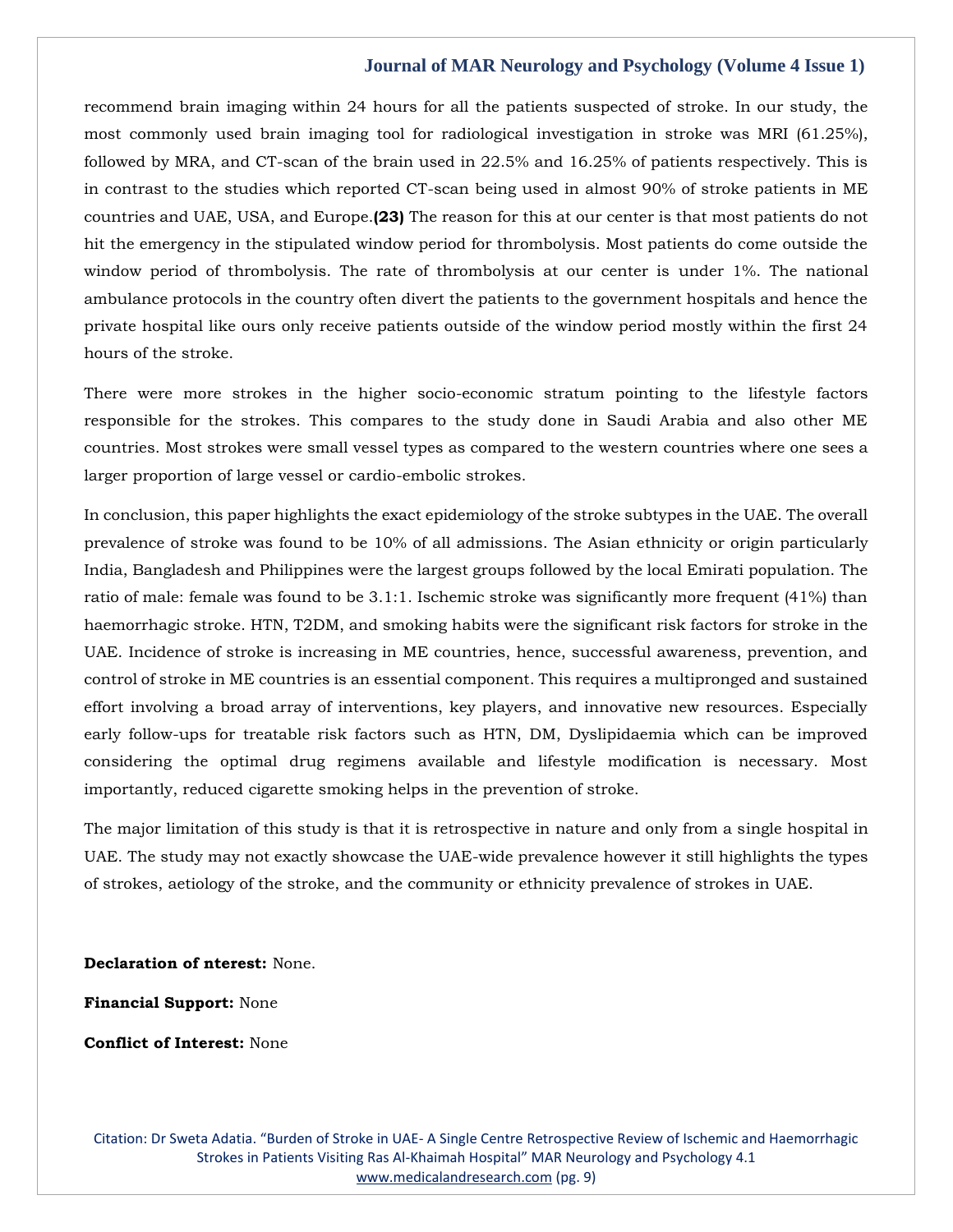## **References**

1. [Sacco RL, Kasner SE, Broderick JP, Caplan LR, Connors JJB, Culebras A, et al.](https://www.google.com/search?q=An+updated+definition+of+stroke+for+the+21st+century%3A+a+statement+for+healthcare+professionals+from+the+American+Heart+Association%2FAmerican+Stroke+Association&oq=An+updated+definition+of+stroke+for+the+21st+century%3A+a+statement+for+healthcare+professionals+from+the+American+Heart+Association%2FAmerican+Stroke+Association&aqs=chrome..69i57.672j0j7&sourceid=chrome&ie=UTF-8) "An updated definition [of stroke for the 21st century: a statement for healthcare professionals from the American Heart](https://www.google.com/search?q=An+updated+definition+of+stroke+for+the+21st+century%3A+a+statement+for+healthcare+professionals+from+the+American+Heart+Association%2FAmerican+Stroke+Association&oq=An+updated+definition+of+stroke+for+the+21st+century%3A+a+statement+for+healthcare+professionals+from+the+American+Heart+Association%2FAmerican+Stroke+Association&aqs=chrome..69i57.672j0j7&sourceid=chrome&ie=UTF-8)  [Association/American Stroke Association](https://www.google.com/search?q=An+updated+definition+of+stroke+for+the+21st+century%3A+a+statement+for+healthcare+professionals+from+the+American+Heart+Association%2FAmerican+Stroke+Association&oq=An+updated+definition+of+stroke+for+the+21st+century%3A+a+statement+for+healthcare+professionals+from+the+American+Heart+Association%2FAmerican+Stroke+Association&aqs=chrome..69i57.672j0j7&sourceid=chrome&ie=UTF-8)". Stroke. 2013 Jul;44(7):2064–89.

2. The epidemiology of stroke in the Middle East - PubMed [Internet]. [cited 2021 Mar 30]. Available from: https://pubmed.ncbi.nlm.nih.gov/31008279/

3. [Feigin VL, Mensah GA, Norrving B, Murray CJL, Roth GA, GBD 2013 Stroke Panel Experts Group.](https://www.google.com/search?q=Atlas+of+the+Global+Burden+of+Stroke+%281990-2013%29%3A+The+GBD+2013+Study&sxsrf=AOaemvLKW9qjC4V4w5XVvHmn5CBtgr_1xg%3A1638961929752&ei=CZOwYfegLaDDz7sPsf6-gAs&ved=0ahUKEwi3yf38iNT0AhWg4XMBHTG_D7AQ4dUDCA4&uact=5&oq=Atlas+of+the+Global+Burden+of+Stroke+%281990-2013%29%3A+The+GBD+2013+Study&gs_lcp=Cgdnd3Mtd2l6EAM6BwgjEOoCECdKBAhBGABKBAhGGABQngdYngdg-QpoAXACeACAAd0BiAHdAZIBAzItMZgBAKABAaABArABCsABAQ&sclient=gws-wiz)  [Atlas of the Global Burden of Stroke \(1990-2013\): The GBD 2013 Study. Neuroepidemiology.](https://www.google.com/search?q=Atlas+of+the+Global+Burden+of+Stroke+%281990-2013%29%3A+The+GBD+2013+Study&sxsrf=AOaemvLKW9qjC4V4w5XVvHmn5CBtgr_1xg%3A1638961929752&ei=CZOwYfegLaDDz7sPsf6-gAs&ved=0ahUKEwi3yf38iNT0AhWg4XMBHTG_D7AQ4dUDCA4&uact=5&oq=Atlas+of+the+Global+Burden+of+Stroke+%281990-2013%29%3A+The+GBD+2013+Study&gs_lcp=Cgdnd3Mtd2l6EAM6BwgjEOoCECdKBAhBGABKBAhGGABQngdYngdg-QpoAXACeACAAd0BiAHdAZIBAzItMZgBAKABAaABArABCsABAQ&sclient=gws-wiz)  [2015;45\(3\):230](https://www.google.com/search?q=Atlas+of+the+Global+Burden+of+Stroke+%281990-2013%29%3A+The+GBD+2013+Study&sxsrf=AOaemvLKW9qjC4V4w5XVvHmn5CBtgr_1xg%3A1638961929752&ei=CZOwYfegLaDDz7sPsf6-gAs&ved=0ahUKEwi3yf38iNT0AhWg4XMBHTG_D7AQ4dUDCA4&uact=5&oq=Atlas+of+the+Global+Burden+of+Stroke+%281990-2013%29%3A+The+GBD+2013+Study&gs_lcp=Cgdnd3Mtd2l6EAM6BwgjEOoCECdKBAhBGABKBAhGGABQngdYngdg-QpoAXACeACAAd0BiAHdAZIBAzItMZgBAKABAaABArABCsABAQ&sclient=gws-wiz)–6.

4. Asians in the UAE at high risk of suffering a stroke [Internet]. [cited 2021 Mar 30]. Available from: https://gulfnews.com/uae/health/asians-in-the-uae-at-high-risk-of-suffering-a-stroke-1.67445374

5. Fact sheet - The Official Portal of the UAE Government [Internet]. [cited 2021 Mar 30]. Available from: https://u.ae/en/about-the-uae/fact-sheet

6. [Jozwiak BP, O'Sullivan A, Hussain S, John S, Navarro R, Zahra K, e](https://www.google.com/search?q=Cleveland+clinic+Abu+Dhabi+stroke+registry+%28CCADSR%29+methodology&sxsrf=AOaemvKWl84qcX9RexuiHh3OikEnE3ovyg%3A1638962057863&ei=iZOwYYOONKqxmAX93LzACg&ved=0ahUKEwjD9oi6idT0AhWqGKYKHX0uD6gQ4dUDCA4&uact=5&oq=Cleveland+clinic+Abu+Dhabi+stroke+registry+%28CCADSR%29+methodology&gs_lcp=Cgdnd3Mtd2l6EAM6BwgjEOoCECdKBAhBGABKBAhGGABQ9gVY9gVg3ghoAXAAeACAAa4CiAGuApIBAzMtMZgBAKABAaABArABCsABAQ&sclient=gws-wiz)t al. "Cleveland clinic Abu Dhabi stroke registry (CCADSR) methodology"[. Journal of the Neurological Sciences. 2019 Oct;405:93.](https://www.google.com/search?q=Cleveland+clinic+Abu+Dhabi+stroke+registry+%28CCADSR%29+methodology&sxsrf=AOaemvKWl84qcX9RexuiHh3OikEnE3ovyg%3A1638962057863&ei=iZOwYYOONKqxmAX93LzACg&ved=0ahUKEwjD9oi6idT0AhWqGKYKHX0uD6gQ4dUDCA4&uact=5&oq=Cleveland+clinic+Abu+Dhabi+stroke+registry+%28CCADSR%29+methodology&gs_lcp=Cgdnd3Mtd2l6EAM6BwgjEOoCECdKBAhBGABKBAhGGABQ9gVY9gVg3ghoAXAAeACAAa4CiAGuApIBAzMtMZgBAKABAaABArABCsABAQ&sclient=gws-wiz)

7. Akbar DH, Mushtaq M. "[Clinical profile of stroke:: The experience at King Abdulaziz University](https://www.google.com/search?q=Clinical+profile+of+stroke%3A%3A+The+experience+at+King+Abdulaziz+University+Hospital&sxsrf=AOaemvJ1TR4gzZdSM1kfoYudhA5jrI3O3w%3A1638962102506&ei=tpOwYcOqHuyLr7wPjLGfwA8&ved=0ahUKEwjD3a3PidT0AhXsxYsBHYzYB_gQ4dUDCA4&uact=5&oq=Clinical+profile+of+stroke%3A%3A+The+experience+at+King+Abdulaziz+University+Hospital&gs_lcp=Cgdnd3Mtd2l6EAM6BwgjEOoCECdKBAhBGABKBAhGGABQ5gVY5gVgsghoAXAAeACAAc0BiAHNAZIBAzItMZgBAKABAaABArABCsABAQ&sclient=gws-wiz)  Hospital"[. J Sci Res Med Sci. 2001 Apr;3\(1\):35](https://www.google.com/search?q=Clinical+profile+of+stroke%3A%3A+The+experience+at+King+Abdulaziz+University+Hospital&sxsrf=AOaemvJ1TR4gzZdSM1kfoYudhA5jrI3O3w%3A1638962102506&ei=tpOwYcOqHuyLr7wPjLGfwA8&ved=0ahUKEwjD3a3PidT0AhXsxYsBHYzYB_gQ4dUDCA4&uact=5&oq=Clinical+profile+of+stroke%3A%3A+The+experience+at+King+Abdulaziz+University+Hospital&gs_lcp=Cgdnd3Mtd2l6EAM6BwgjEOoCECdKBAhBGABKBAhGGABQ5gVY5gVgsghoAXAAeACAAc0BiAHNAZIBAzItMZgBAKABAaABArABCsABAQ&sclient=gws-wiz)–8.

8. Al-Jishi AA, Mohan PK. "Profile of stroke in Bahrain"[. Neurosciences \(Riyadh\). 2000 Jan;5\(1\):30](https://www.google.com/search?q=Profile+of+stroke+in+Bahrain&sxsrf=AOaemvIuo4zBTJmItDk_Kkt-KFxd-ArWqg%3A1638962125615&ei=zZOwYcyBJd-Tr7wPhOaxkAM&ved=0ahUKEwiMnLDaidT0AhXfyYsBHQRzDDIQ4dUDCA4&uact=5&oq=Profile+of+stroke+in+Bahrain&gs_lcp=Cgdnd3Mtd2l6EAM6BwgjEOoCECdKBAhBGABKBAhGGABQ-ApY-ApgphJoAXAAeACAAe4BiAHuAZIBAzItMZgBAKABAaABArABCsABAQ&sclient=gws-wiz)–4.

9. Awada A, al Rajeh S. "The Saudi Stroke Data Bank"[. Analysis of the first 1000 cases. Acta Neurol](https://www.google.com/search?q=The+Saudi+Stroke+Data+Bank&sxsrf=AOaemvIAr1PW12rKoayJPZEKtHMO870PrA%3A1638962161895&ei=8ZOwYdSYNoXUmAWN7JmYCg&ved=0ahUKEwiU1dbridT0AhUFKqYKHQ12BqMQ4dUDCA4&uact=5&oq=The+Saudi+Stroke+Data+Bank&gs_lcp=Cgdnd3Mtd2l6EAM6BwgjEOoCECdKBAhBGABKBAhGGABQugZYugZghgloAXACeACAAb8CiAG_ApIBAzMtMZgBAKABAaABArABCsABAQ&sclient=gws-wiz)  [Scand. 1999 Oct;100\(4\):265](https://www.google.com/search?q=The+Saudi+Stroke+Data+Bank&sxsrf=AOaemvIAr1PW12rKoayJPZEKtHMO870PrA%3A1638962161895&ei=8ZOwYdSYNoXUmAWN7JmYCg&ved=0ahUKEwiU1dbridT0AhUFKqYKHQ12BqMQ4dUDCA4&uact=5&oq=The+Saudi+Stroke+Data+Bank&gs_lcp=Cgdnd3Mtd2l6EAM6BwgjEOoCECdKBAhBGABKBAhGGABQugZYugZghgloAXACeACAAb8CiAG_ApIBAzMtMZgBAKABAaABArABCsABAQ&sclient=gws-wiz)–9.

10.Ajayi AO, Ojo OO. "[Knowledge and perception of stroke among at risk medical out-patients in a](https://www.google.com/search?q=Knowledge+and+perception+of+stroke+among+at+risk+medical+out-patients+in+a+tertiary+health+institution+in+Nigeria&sxsrf=AOaemvK0iNhvCt5GEMCNNuZFuCwkugG0rA%3A1638962196522&ei=FJSwYd-oH4nFmAXn6JOYDg&ved=0ahUKEwjfgpj8idT0AhWJIqYKHWf0BOMQ4dUDCA4&uact=5&oq=Knowledge+and+perception+of+stroke+among+at+risk+medical+out-patients+in+a+tertiary+health+institution+in+Nigeria&gs_lcp=Cgdnd3Mtd2l6EAMyBwgjEOoCECcyBwgjEOoCECcyBwgjEOoCECcyBwgjEOoCECcyBwgjEOoCECcyBwgjEOoCECcyBwgjEOoCECcyBwgjEOoCECcyBwgjEOoCECcyBwgjEOoCECdKBAhBGABKBAhGGABQqAlYqAlggQxoAXAAeACAAQCIAQCSAQCYAQCgAQGgAQKwAQrAAQE&sclient=gws-wiz)  [tertiary health institution in Nigeria](https://www.google.com/search?q=Knowledge+and+perception+of+stroke+among+at+risk+medical+out-patients+in+a+tertiary+health+institution+in+Nigeria&sxsrf=AOaemvK0iNhvCt5GEMCNNuZFuCwkugG0rA%3A1638962196522&ei=FJSwYd-oH4nFmAXn6JOYDg&ved=0ahUKEwjfgpj8idT0AhWJIqYKHWf0BOMQ4dUDCA4&uact=5&oq=Knowledge+and+perception+of+stroke+among+at+risk+medical+out-patients+in+a+tertiary+health+institution+in+Nigeria&gs_lcp=Cgdnd3Mtd2l6EAMyBwgjEOoCECcyBwgjEOoCECcyBwgjEOoCECcyBwgjEOoCECcyBwgjEOoCECcyBwgjEOoCECcyBwgjEOoCECcyBwgjEOoCECcyBwgjEOoCECcyBwgjEOoCECdKBAhBGABKBAhGGABQqAlYqAlggQxoAXAAeACAAQCIAQCSAQCYAQCgAQGgAQKwAQrAAQE&sclient=gws-wiz)". Ann Afr Med. 2007 Jun;6(2):51–3.

11.al Rajeh S, Awada A, Niazi G, Larbi E. "[Stroke in a Saudi Arabian National Guard community](https://www.google.com/search?q=Stroke+in+a+Saudi+Arabian+National+Guard+community&sxsrf=AOaemvJNwxZg56bPiqMDVXa7GdfIQ_0i7w%3A1638962215668&ei=J5SwYZWeKI7W0ATe7o7AAQ&ved=0ahUKEwjVzaiFitT0AhUOK5QKHV63AxgQ4dUDCA4&uact=5&oq=Stroke+in+a+Saudi+Arabian+National+Guard+community&gs_lcp=Cgdnd3Mtd2l6EAM6BwgjEOoCECdKBAhBGABKBAhGGABQ2gVY2gVgxghoAXAAeACAAaMCiAGjApIBAzItMZgBAKABAaABArABCsABAQ&sclient=gws-wiz)". [Analysis of 500 consecutive cases from a population-based hospital. Stroke. 1993 Nov;24\(11\):1635](https://www.google.com/search?q=Stroke+in+a+Saudi+Arabian+National+Guard+community&sxsrf=AOaemvJNwxZg56bPiqMDVXa7GdfIQ_0i7w%3A1638962215668&ei=J5SwYZWeKI7W0ATe7o7AAQ&ved=0ahUKEwjVzaiFitT0AhUOK5QKHV63AxgQ4dUDCA4&uact=5&oq=Stroke+in+a+Saudi+Arabian+National+Guard+community&gs_lcp=Cgdnd3Mtd2l6EAM6BwgjEOoCECdKBAhBGABKBAhGGABQ2gVY2gVgxghoAXAAeACAAaMCiAGjApIBAzItMZgBAKABAaABArABCsABAQ&sclient=gws-wiz)–9.

12[.al-Rajeh S, Larbi E, Bademosi O, Awada A, Ismail H, al-Freihi H, et al.](https://www.google.com/search?q=Stroke+in+a+tertiary+hospital+in+Saudi+Arabia%3A+a+study+of+372+cases&sxsrf=AOaemvKUT8XjpY3wih8bYWJEE_1ArfEkqQ%3A1638962240839&ei=QJSwYd3XMseHr7wP3eSsuAo&ved=0ahUKEwjd96iRitT0AhXHw4sBHV0yC6cQ4dUDCA4&uact=5&oq=Stroke+in+a+tertiary+hospital+in+Saudi+Arabia%3A+a+study+of+372+cases&gs_lcp=Cgdnd3Mtd2l6EAM6BwgjEOoCECdKBAhBGABKBAhGGABQjwZYjwZg3whoAXAAeACAAbECiAGxApIBAzMtMZgBAKABAaABArABCsABAQ&sclient=gws-wiz) "Stroke in a tertiary hospital [in Saudi Arabia: a study of 372 cases](https://www.google.com/search?q=Stroke+in+a+tertiary+hospital+in+Saudi+Arabia%3A+a+study+of+372+cases&sxsrf=AOaemvKUT8XjpY3wih8bYWJEE_1ArfEkqQ%3A1638962240839&ei=QJSwYd3XMseHr7wP3eSsuAo&ved=0ahUKEwjd96iRitT0AhXHw4sBHV0yC6cQ4dUDCA4&uact=5&oq=Stroke+in+a+tertiary+hospital+in+Saudi+Arabia%3A+a+study+of+372+cases&gs_lcp=Cgdnd3Mtd2l6EAM6BwgjEOoCECdKBAhBGABKBAhGGABQjwZYjwZg3whoAXAAeACAAbECiAGxApIBAzMtMZgBAKABAaABArABCsABAQ&sclient=gws-wiz)". Eur Neurol. 1991;31(4):251–6.

13[.Yatsu FM, Becker C, McLeroy KR, Coull B, Feibel J, Howard G, et al.](https://www.google.com/search?q=Community+Hospital-based+Stroke+Programs%3A+North+Carolina%2C+Oregon%2C+and+New+York&sxsrf=AOaemvLYMmABnQgUG6TGOYOTZworYzRiMg%3A1638962264097&ei=WJSwYeGzBayzmAX87orYBQ&ved=0ahUKEwjhv7ScitT0AhWsGaYKHXy3AlsQ4dUDCA4&uact=5&oq=Community+Hospital-based+Stroke+Programs%3A+North+Carolina%2C+Oregon%2C+and+New+York&gs_lcp=Cgdnd3Mtd2l6EAM6BwgjEOoCECdKBAhBGABKBAhGGABQ5AVY5AVguwhoAXACeACAAacCiAGnApIBAzItMZgBAKABAaABArABCsABAQ&sclient=gws-wiz) "Community Hospital-based [Stroke Programs: North Carolina, Oregon, and New York](https://www.google.com/search?q=Community+Hospital-based+Stroke+Programs%3A+North+Carolina%2C+Oregon%2C+and+New+York&sxsrf=AOaemvLYMmABnQgUG6TGOYOTZworYzRiMg%3A1638962264097&ei=WJSwYeGzBayzmAX87orYBQ&ved=0ahUKEwjhv7ScitT0AhWsGaYKHXy3AlsQ4dUDCA4&uact=5&oq=Community+Hospital-based+Stroke+Programs%3A+North+Carolina%2C+Oregon%2C+and+New+York&gs_lcp=Cgdnd3Mtd2l6EAM6BwgjEOoCECdKBAhBGABKBAhGGABQ5AVY5AVguwhoAXACeACAAacCiAGnApIBAzItMZgBAKABAaABArABCsABAQ&sclient=gws-wiz)". I: Goals, objectives, and data collection [procedures. Stroke. 1986 Apr;17\(2\):276](https://www.google.com/search?q=Community+Hospital-based+Stroke+Programs%3A+North+Carolina%2C+Oregon%2C+and+New+York&sxsrf=AOaemvLYMmABnQgUG6TGOYOTZworYzRiMg%3A1638962264097&ei=WJSwYeGzBayzmAX87orYBQ&ved=0ahUKEwjhv7ScitT0AhWsGaYKHXy3AlsQ4dUDCA4&uact=5&oq=Community+Hospital-based+Stroke+Programs%3A+North+Carolina%2C+Oregon%2C+and+New+York&gs_lcp=Cgdnd3Mtd2l6EAM6BwgjEOoCECdKBAhBGABKBAhGGABQ5AVY5AVguwhoAXACeACAAacCiAGnApIBAzItMZgBAKABAaABArABCsABAQ&sclient=gws-wiz)–84.

Citation: Dr Sweta Adatia. "Burden of Stroke in UAE- A Single Centre Retrospective Review of Ischemic and Haemorrhagic Strokes in Patients Visiting Ras Al-Khaimah Hospital" MAR Neurology and Psychology 4.1 [www.medicalandresearch.com](http://www.medicalandresearch.com/) (pg. 10)